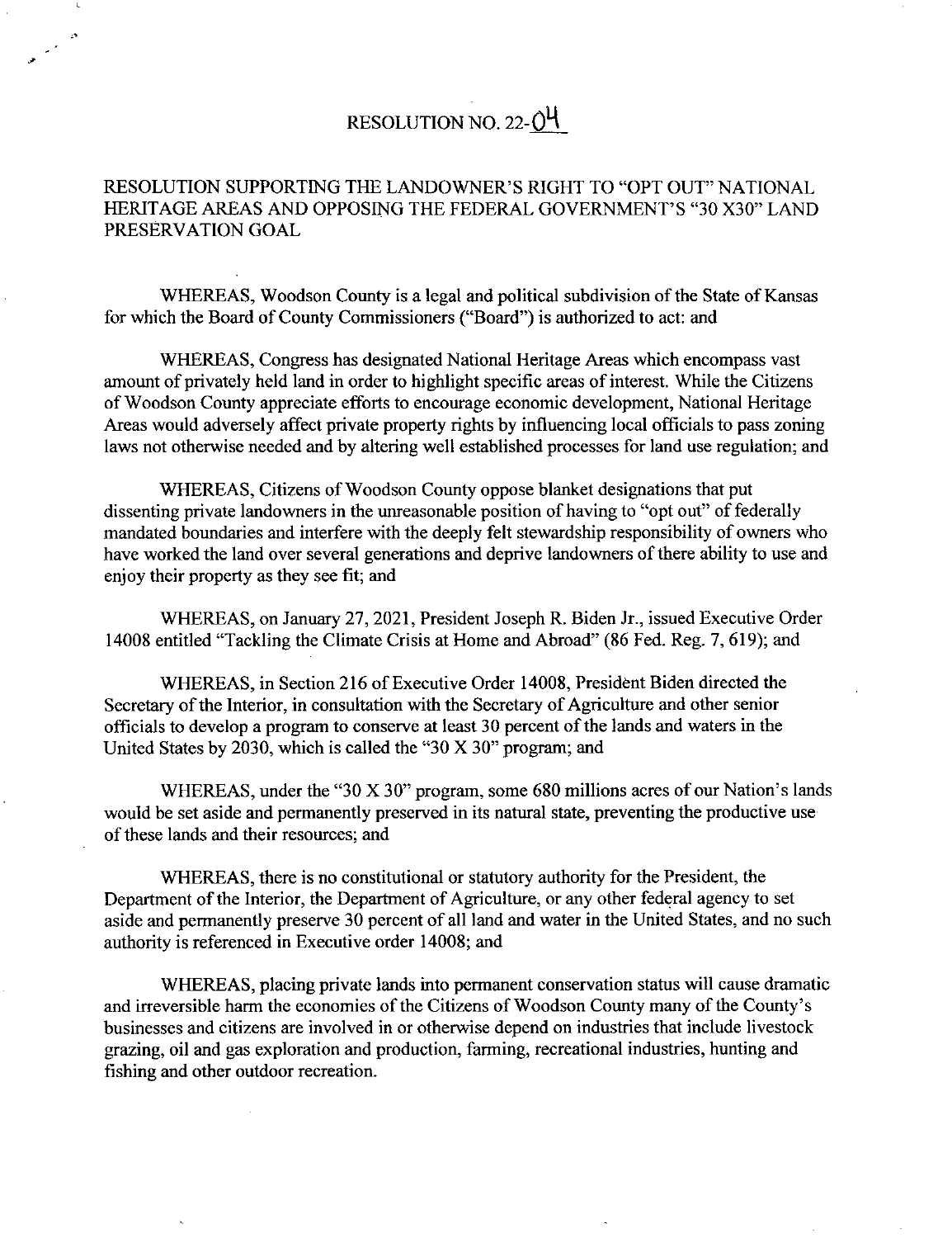NOW, THEREFORE BE IT RESLOVED by the Board of County Commissioners of Woodson County, Kansas, as follows:

The Board opposes Congressional establishment of a National Heritage Area System,  $1.$ that, along with the establishment of new National Heritage Areas, would include current National Heritage Areas such as Freedom's Frontier, National Heritage Corridor, National Heritage Partnership, etc., for the purpose of creating, reviewing or approving management plans by the Department of the Interior or any other Federal Agency and supports the rights of dissenting private landowners to "opt out" of those Areas

 $2.$ The Board opposes Executive Order 14008 and specifically Section 216 of Executive Order 14008 which allows the Secretary of Interior, Secretary of Agriculture and other senior officials, to develop a program to conserve at least 30 percent of the lands and waters in the United States by 2030, called the "30 X 30 program.

 $3.$ The Board further opposes the designation of public lands and national forests in Woodson County as wilderness, wilderness study areas, wildlife preserves, open space, or other conservation, thereby restricting public access to such lands and preventing the development and productive use of the resources on or within such lands.

 $4.$ The Board recognizes and supports the State of Kansas' water rights system and other state laws and programs governing water rights and water use, and opposes any federal designation of waters and watercourses within the County that would impair or restrict water diversions and uses authorized under Kansas Law.

5. The Board also maintains that any non-federal lands or other rights that are acquired to fulfill the 30 X 30 program's objectives should be acquired only from willing landowners and for the payment of full and fair market value of all rights and interests acquired, and not through regulatory compulsion, and only after analyzing and considering the impacts of such land acquisitions on the well-being, health, safety, welfare, economy, and culture of Woodson County, its businesses, and its citizens.

6. The Board supports the continued private ownership of land in Woodson County, recognizing the Nation's need for domestic sources of minerals, energy, timber, food, fiber etc. and supports the private use of land in support of "life, liberty, and the pursuit of happiness" in accordance with the principles of the Declaration of Independence, the Constitution of the United States, and the Constitution of Kansas.

 $\tilde{r}$ 

This resolution shall be effective immediately upon passage by the Board.

DATED this day of , 2022.